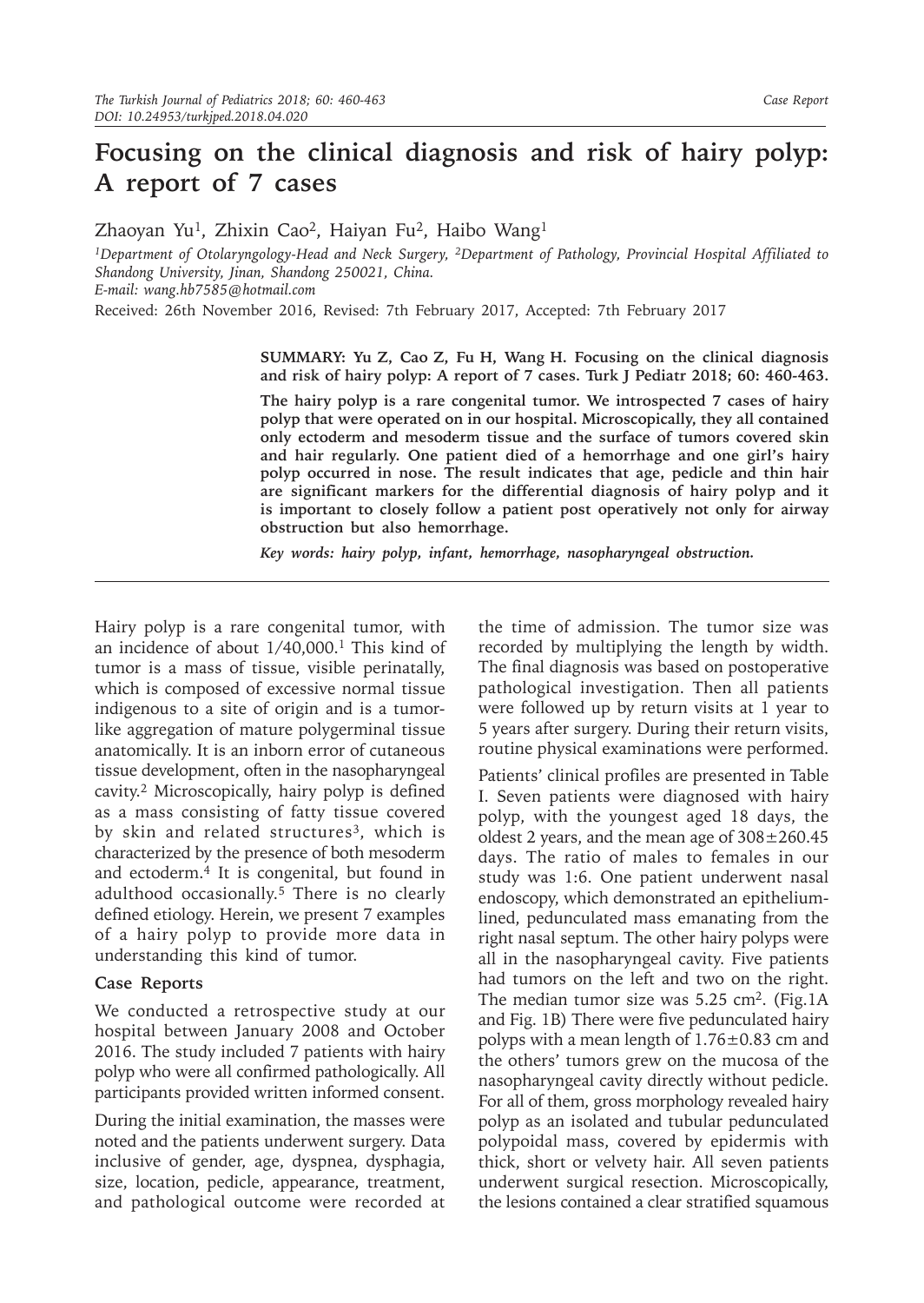| Table I. The Clinical Data of 7 Hairy Polyp Cases. | Outcome                            | death                  | cure                   | cure                   | cure                                           | cure                     | cure                   |                         |
|----------------------------------------------------|------------------------------------|------------------------|------------------------|------------------------|------------------------------------------------|--------------------------|------------------------|-------------------------|
|                                                    | Thin hair                          | yes                    | yes                    | yes                    | yes                                            | yes                      | yes                    | yes                     |
|                                                    | Pedicle (cm)                       | none                   | $\Box$                 | 2.5                    |                                                |                          | none                   | 12                      |
|                                                    | Location                           | nasopharynx, left side | nasopharynx, left side | nasopharynx, left side | nasopharynx, left side                         | lasal septum, right side | nasopharynx, left side | nasopharynx, right side |
|                                                    | lyspnea Dysphagia Size (l, w) (cm) | $4.3*3$                | $2*3$                  | $4.5*1.2$              | $2*2$                                          | $2.5*1.1$                | $1.5*2$                | $3.5*1.5$               |
|                                                    |                                    | yes                    | yes                    | yes                    | ΩO                                             | ΩÓ                       | yes                    | ΩO                      |
|                                                    |                                    | yes                    | yes                    | no                     | no                                             | ΩO                       | yes                    |                         |
|                                                    |                                    |                        |                        | 120                    | 240                                            | 395<br>760               |                        | 575                     |
|                                                    |                                    | male                   |                        |                        | female<br>female<br>female<br>female<br>female |                          |                        | female                  |
|                                                    | Date Number Gender                 |                        |                        |                        |                                                |                          |                        |                         |
|                                                    |                                    | 2008                   |                        |                        | 2011<br>2012<br>2013<br>2013<br>2014           |                          |                        | 2015                    |

461 *Yu*

*Z, et al The Turkish Journal of Pediatrics • July-August 2018*



**Fig. 1. (A)** This photo revealed that the hairy polyp was dragged out from nasopharyngeal cavity. **(B)** The hairy polyp had been removed and the length was 4.5 cm.



**Fig. 2.** This pathological picture revealed the skin and related structures covered fatty tissue and cartilage tissue. Moreover, we cannot find the endoderm tissue. (hematoxylin-eosin, 40x)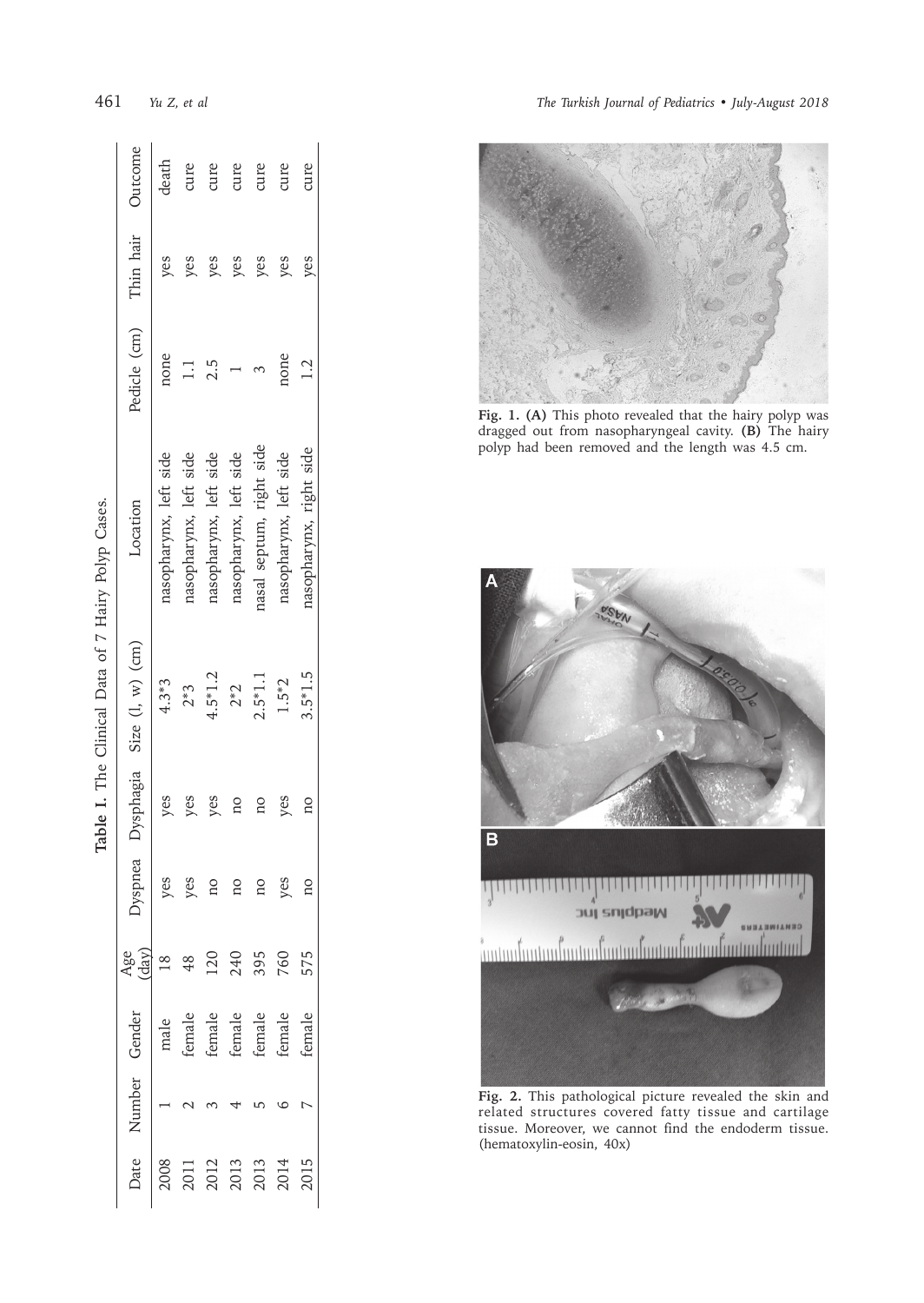epithelium and skin appendages, containing muscle and only one cartilage, without any tissue endoderm differentiation (Fig. 2). In clinical symptoms, there were 3 patients with a history of dyspnea and 4 patients with a history of dysphagia. Three patients suffered both dyspnea and dysphagia. None of the seven patients suffered from eustachian dysfunction or otitis media. Unfortunately, one male child died which occurred after hemorrhage and dyspnea which occurred suddenly on the fifth day after surgery. Six female patients recovered and were discharged. The longest follow-up was 5 years and the shortest 1 year. Six patients recovered completely without recurrence.

## **Discussion**

It should be pointed out that, in aspect of differential diagnosis, hairy polyp should be firstly differentiated from hamartoma or choristoma because the gross observation of hairy polyp can be easily confused with those two disorders. The definitive diagnosis of hairy polyp, ultimately, is dependent on histopathology. Histopathologically, the mass is lined by an ectodermal component including keratinizing stratified squamous epithelium and skin appendages. The underlying core consists of adipocytes, skeletal muscle, smooth muscle and seromucinous glands, cartilage or lymphoid aggregates derived from mesoderm.

So far, complete resection is the first choice for the treatment of this disorder. Koike et al. $6$  considered the size of hairy polyp to be linked with morbidity and even in size smaller than 3 cm. The larger the size of a tumor in the pharyngeal cavity, the rate of suffering a functional disorder will increase. In our case series one patient died after surgery so we do believe it is important to focus on the security of the patient during the postoperative period. Great attention must be paid to the complications following surgery in particular, hemorrhage and edema, both of which were high risk factors. It is worth reminding that the infant may not reflect nasopharyngeal bleeding in time. So when the infant repeats swallowing movements, the doctors need check whether the nasopharyngeal wound is bleeding.

All hairy polyp cases in our study were newborns or infants although certain researchers have

reported hairy polyps in adults.7 Minoux's theory<sup>8</sup> proposed that when the primitive pharyngeal cavity developed from pharyngeal arches in utero, the normal heterotopic cell-rests of one or more germ-line lineages histologically generated non-neoplastic masses, followed by delayed pluripotent cellular morphogenesis. While the cell differentiation delays rarely occur in hairy polyp, this theory may classify hairy polyps into choristoma, hamartoma and teratoma. It speculates the etiology of the disease for preventive intervention against hairy polyps.

Pedicle is not a feature contained in all hairy polyps. Tumors in 2 cases did not have pedicles. They are spherical in soft tissue or on the mucosa. The skin and mucosa are clearly demarcated to delineate the initial location of the hairy polyp, supported by regular skin. Despite similar color of the tumor and the surrounding tissue, the mucosa is devoid of hair and skin.

The female preponderance of hairy polyps is interesting and remains unexplained. In the review by Kalcioglu et al.<sup>9</sup> they suggest the female-to-male ratio of 6:1 that most studies suggest has increased to 8:1. However, Dutta et al.2 found it to be 3.5:1 which is a significant deviation from earlier reports. Their data suggest 16 male patients in the last 25 years, with 10 reported in the last 7 years. Therefore, the female preponderance maybe an overestimation, probably attributed to excessive reporting in recent years. Additional molecular mechanisms involving embryonic development and literature reviews are needed to explain this interesting female preponderance.

Hairy polyp occurs on the left side typically, with an incidence of 6:1. This feature may be attributed to sonic hedgehog or Hox genes.10 The origin of hairy polyp can also be bilateral, which is rare, suggesting that hairy polyps may arise from two or more archaeocytes.

In conclusion, although the histopathologic examination is the gold standard, the present study indicates that age, pedicle and thin hair are significant markers for the differential diagnosis of hairy polyp and it is important to closely follow a patient post operatively not only for air way obstruction but also for hemorrhage.